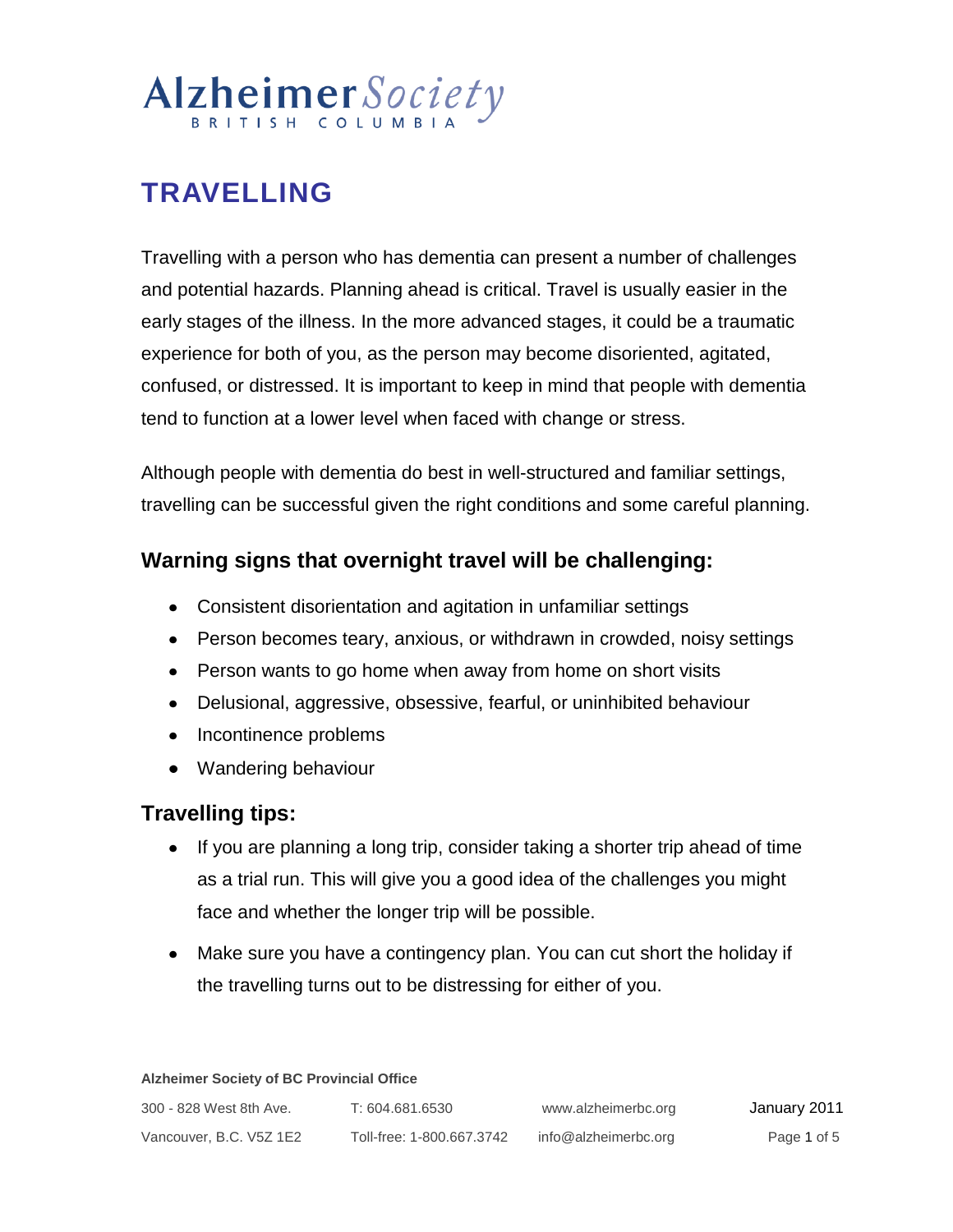## Alzheimer Society BRITISH COLUMBI

- Be prepared to do everything for two. This can be taxing, so try to get plenty of rest before the trip.
- Provide time for rest and naps. You will both need it.
- If you are going to visit friends or family, warn them in advance of possible situations that may arise. Advise them that you will need their help. Be specific when telling them how they can be helpful. One way they can help is to spend some time with the person with dementia so that you can have some time for yourself.
- Talk to your physician about your travel plans. He/she may have some ideas about medication that could help the person to better cope with travelling.
- If you can, consider bringing along a companion—someone familiar to the person with dementia. This is a helpful way to share the responsibilities.
- Avoid travelling during peak season when crowds will be bigger and waittimes longer.
- Allow plenty of time to investigate the best travel/medical insurance policy for your situation.
- Build in flexibility for stopovers. This will enable the person to adjust gradually to time differences.
- If you feel it is appropriate, notify the airline that someone with dementia will be flying with them. Most airlines will be very accommodating.
- If necessary, ask for assistance from flight staff when the person needs to use the lavatory.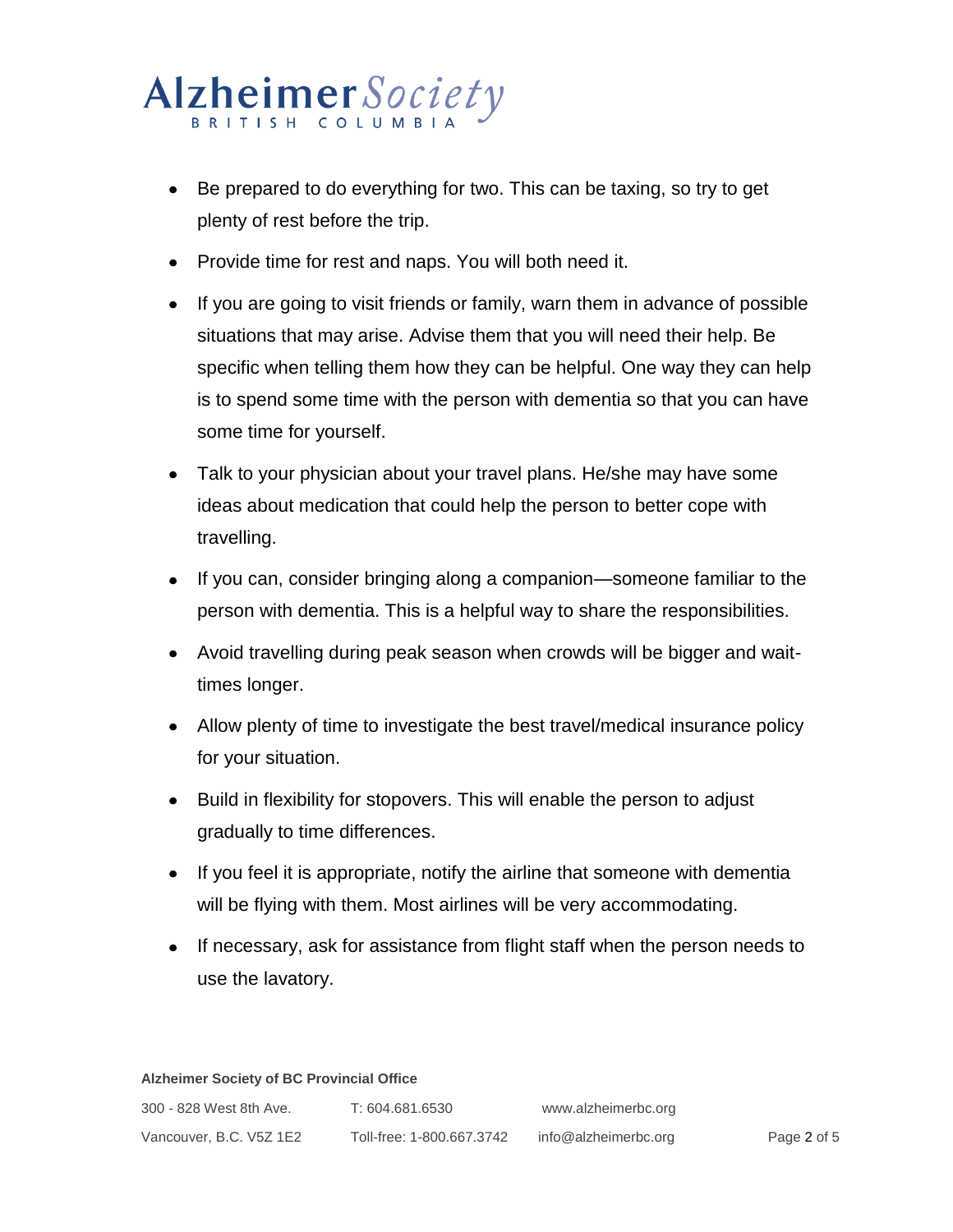## Alzheimer Society BRITISH COLUMBI

- Request seats close to the lavatory. This can help to avoid long walks along narrow aisles.
- Consider requesting a window seat to limit over-stimulation from other passengers and crew.
- Make sure the person has activities to occupy them during a long trip.
- Carry snacks with you for both the person with dementia and yourself.
- Take a change of clothes for the person on the plane, in the car, and on all excursions.
- Check that the person is comfortable in their seat, especially when travelling for long distances.
- Take frequent breaks and travel only during the day.
- Be aware of safety when getting out of cars, especially when parking near traffic.
- Do not drive alone with a person who is agitated. The safety of everyone using the roads could be at risk.
- Choose clothing that is easy for the person to put on and take off.
- Bring familiar items, such as a CD of favourite music, photographs, or a favourite sweater.
- Choose familiar restaurants whenever possible, such as franchise restaurants.
- Hold on to all-important possessions such as passports, money, schedules, tickets, a list of important contacts, a list of current

| 300 - 828 West 8th Ave. | T: 604.681.6530           | www.alzheimerbc.org  |             |
|-------------------------|---------------------------|----------------------|-------------|
| Vancouver, B.C. V5Z 1E2 | Toll-free: 1-800.667.3742 | info@alzheimerbc.org | Page 3 of 5 |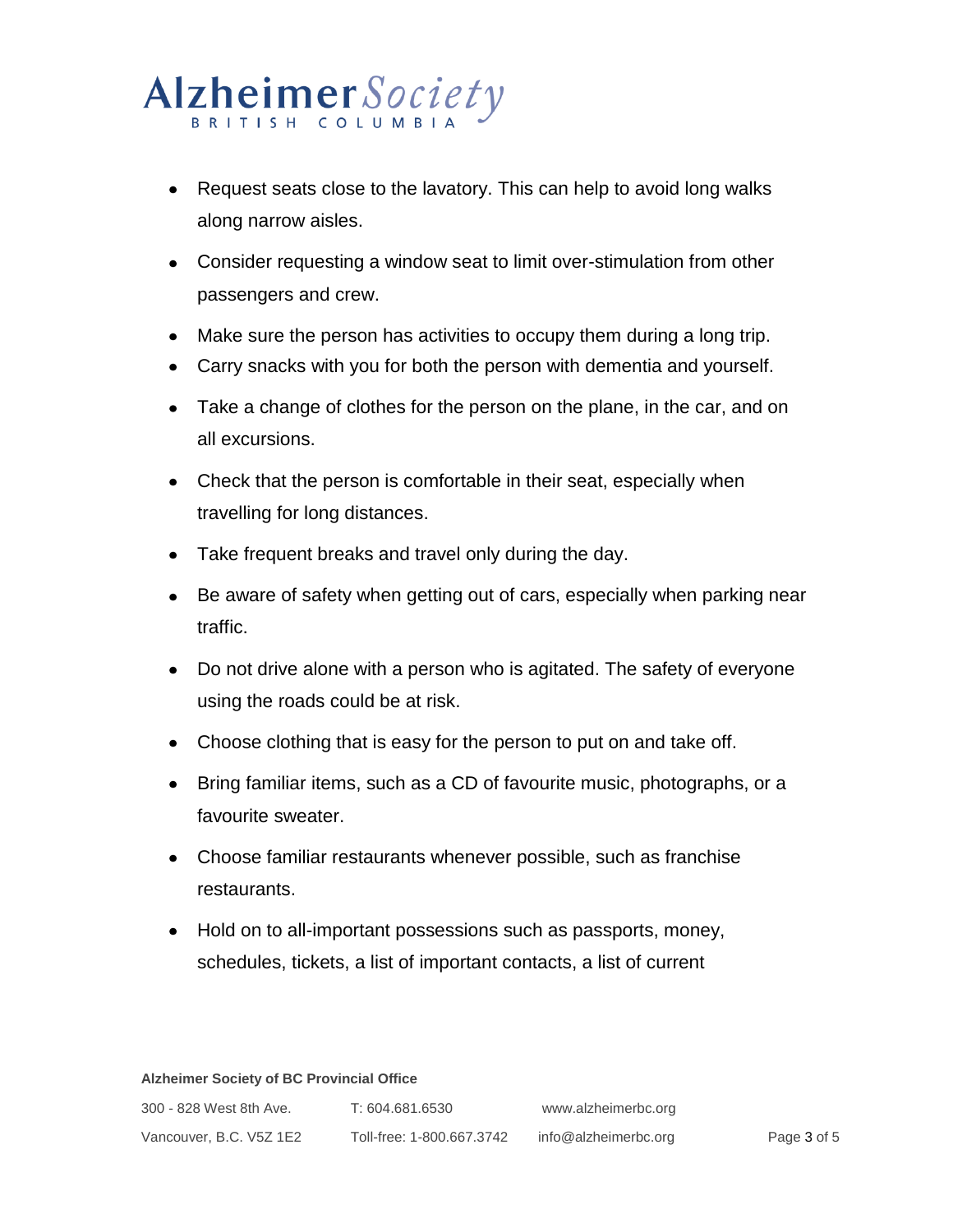### Alzheimer Society BRITISH COLUMBI

medications, and a copy of your Representation Agreement, if you have one.

- Remember to take enough prescription and non-prescription medication to cover the period of travel. Also, bring medication for at least one extra day, just in case things get delayed.
- Have an emergency plan in case the person with dementia, or yourself, requires medical assistance.
- Consider bringing a card that reads: "The person with me has dementia. Please be patient..." This will help to alert hotel and restaurant staff, airline personnel, and others of your situation.
- Carry a recent photograph of the person with dementia.
- If you will be staying in a hotel and wandering is a problem, lock the door to the room with the safety latch. You can also use a childproof doorknob or a portable door alarm.
- Survey the hotel room for possible safety hazards.
- Leave the bathroom light on all night. Bring electrical or battery operated night-lights.
- Cover sliding glass doors with large stickers or other items, to prevent the person from walking into the glass.
- Unfamiliar taps and knobs can be very confusing for a person with dementia. Make sure you turn the shower on and adjust the water temperature as necessary.
- Allow plenty of time for everything.

| 300 - 828 West 8th Ave. | T: 604.681.6530           | www.alzheimerbc.org  |             |
|-------------------------|---------------------------|----------------------|-------------|
| Vancouver, B.C. V5Z 1E2 | Toll-free: 1-800.667.3742 | info@alzheimerbc.org | Page 4 of 5 |